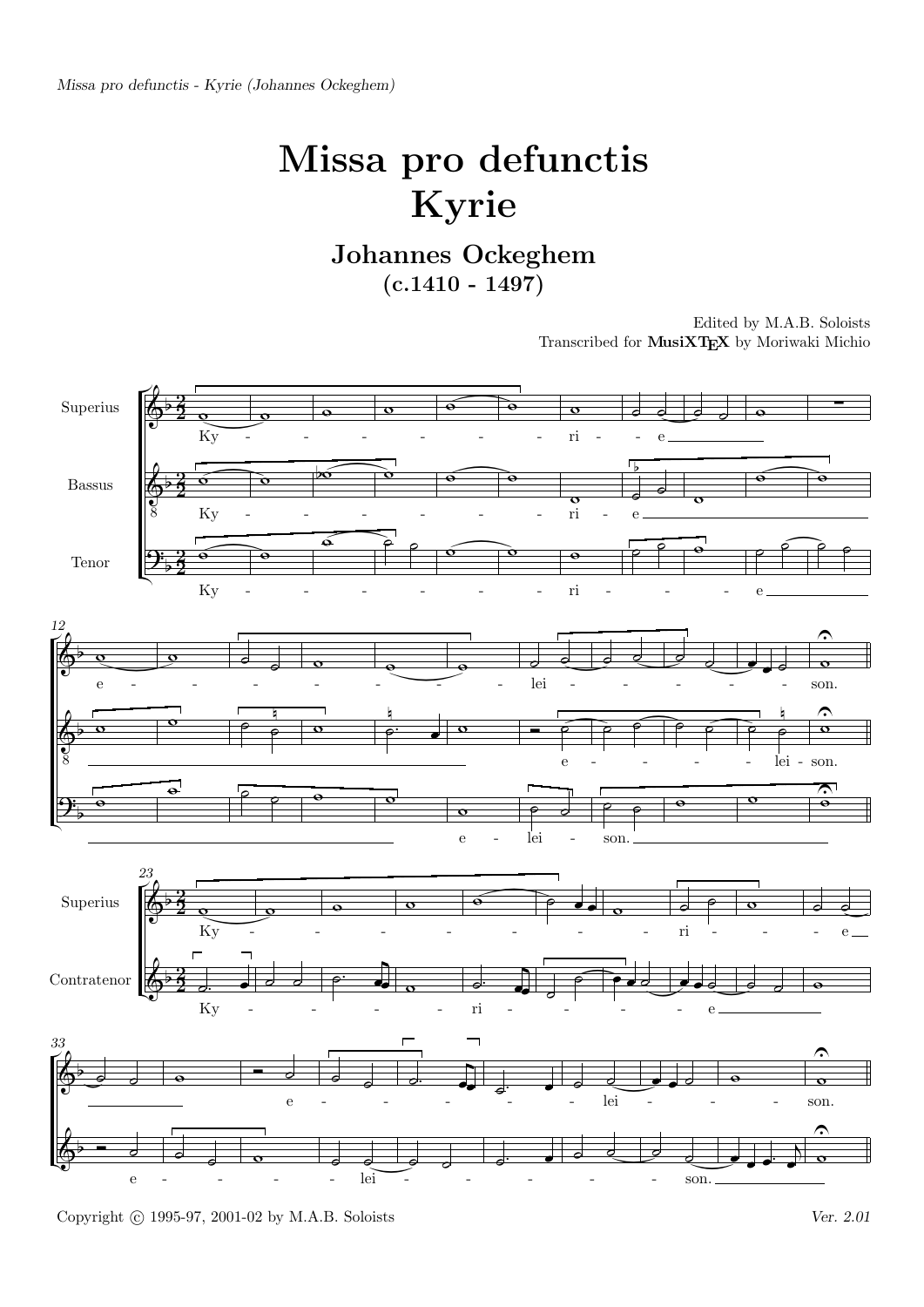

 $V$ er. 2.01 2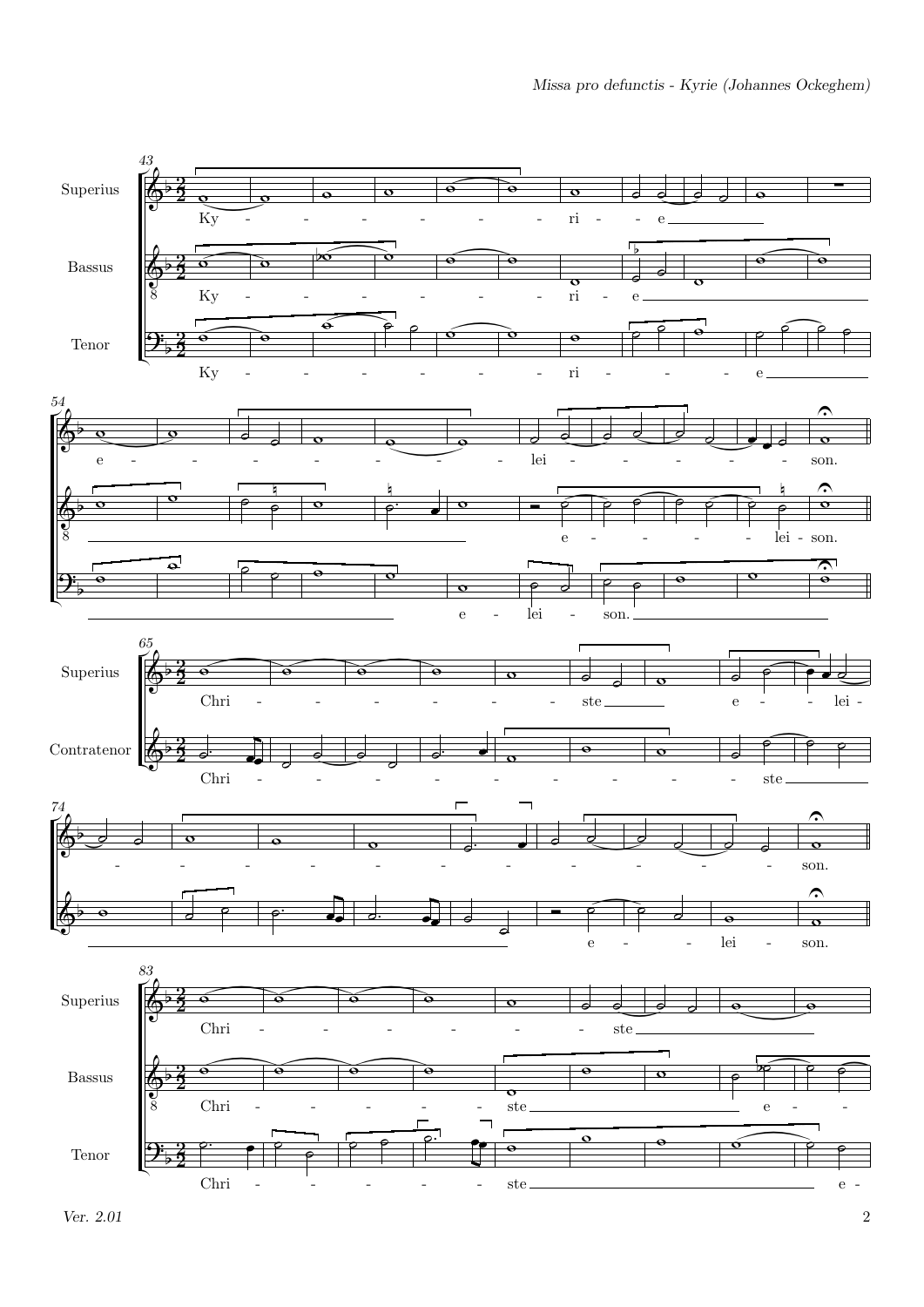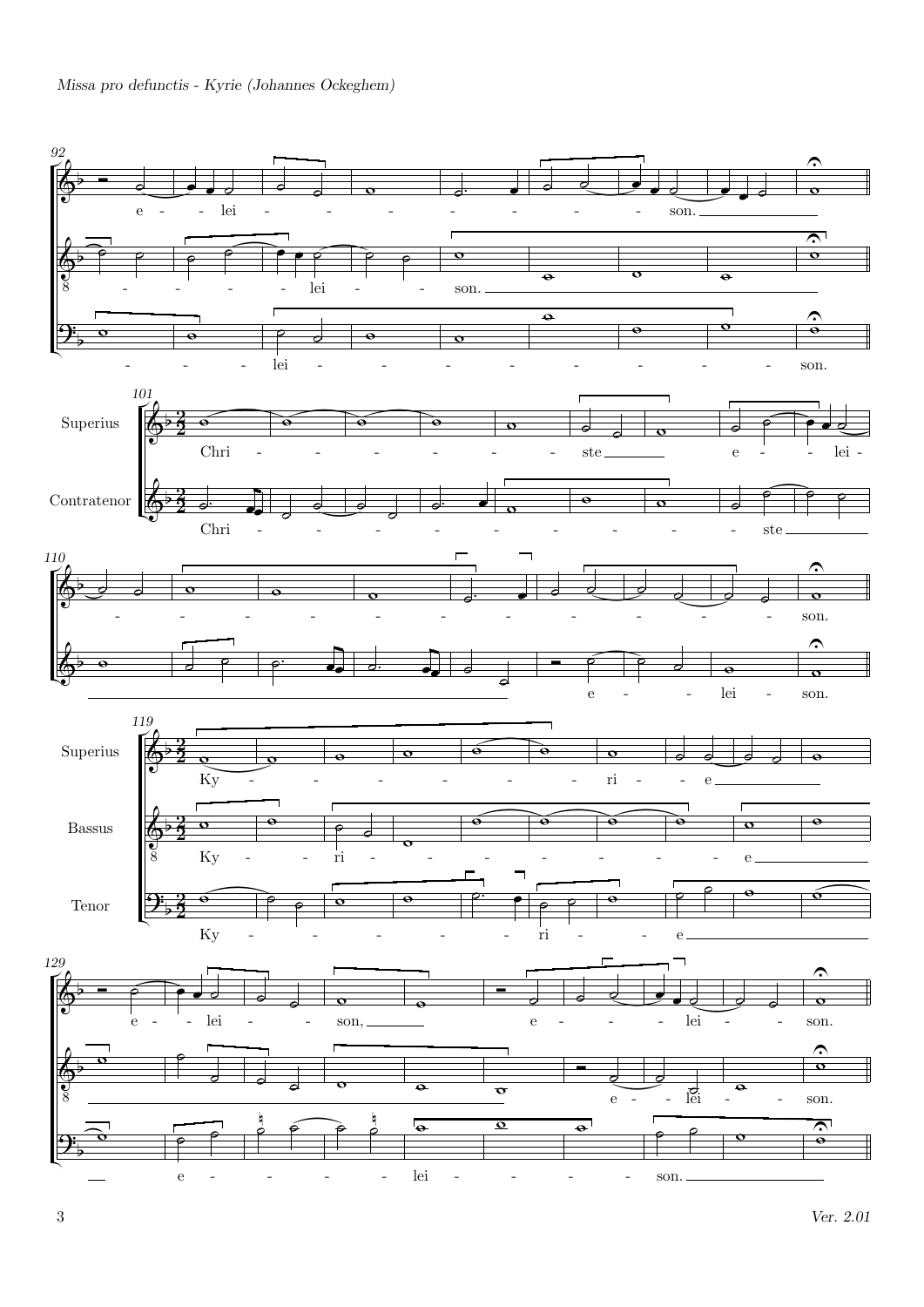